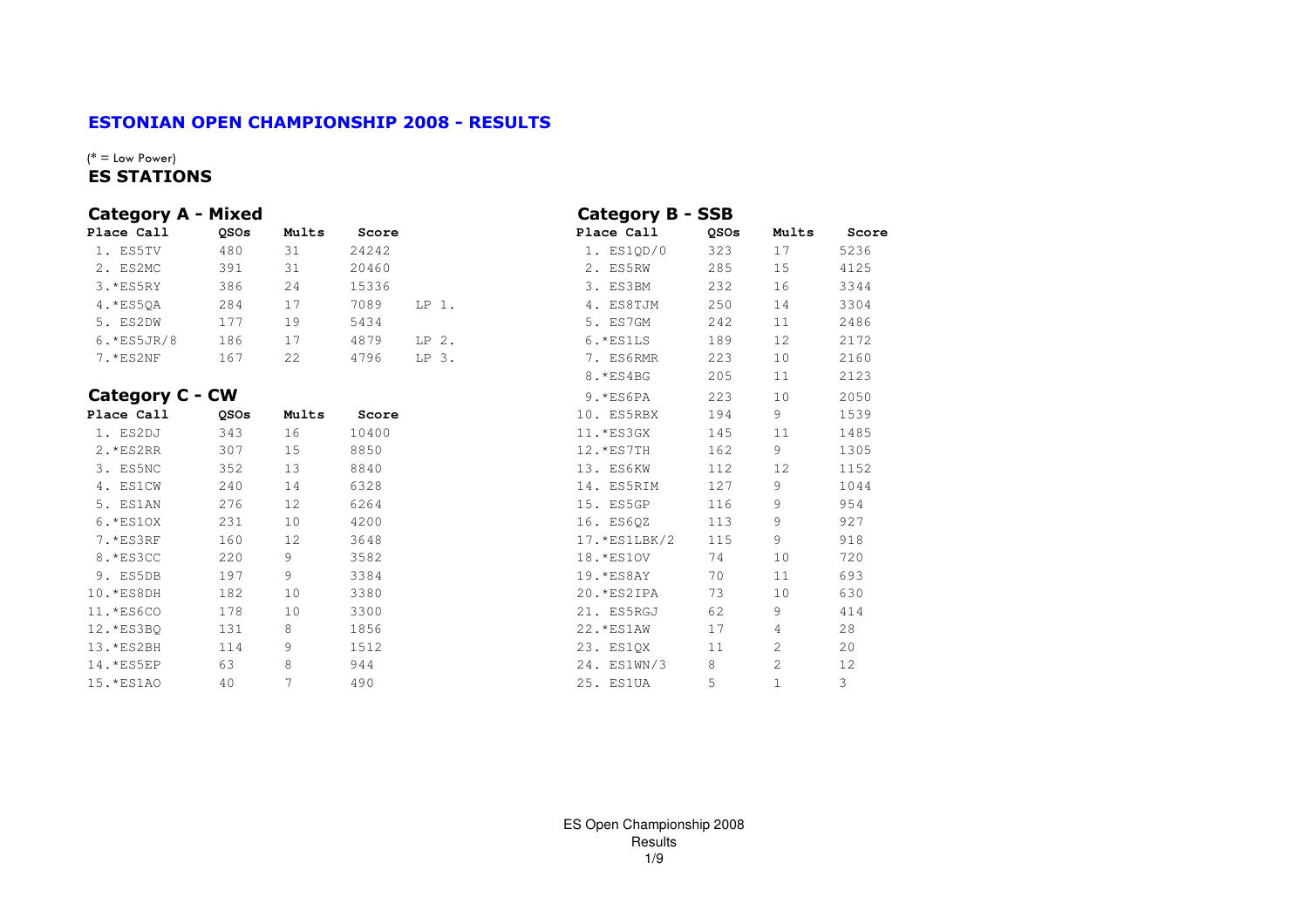|  |  |  | <b>Category D - Club Stations</b> |  |
|--|--|--|-----------------------------------|--|
|--|--|--|-----------------------------------|--|

| <b>Place Call</b> | <b>QSOs</b>           | Mults | Score |                                     |
|-------------------|-----------------------|-------|-------|-------------------------------------|
| 1. ES60           | 407                   | 28    | 17388 | 78001<br>1. Tartu Contest Team      |
| (ES5MG, ES5OX)    |                       |       |       | (ES2DW, ES2MC, ES5JR/8, ES5NC, ES   |
| 2. ES4A           | 319                   | 21    | 11151 | 44393<br>2. Jõgeva Contest Club     |
|                   | (ES4RD, ES4RR, ES4SA) |       |       | (ES1QD/0, ES2RR, ES5EP, ES5GP, ES   |
| 3. ES9A 309       |                       | 15    | 8940  | 20091<br>3. STV Radio Club          |
| (ES1GE)           |                       |       |       | (ES4A, ES9A)                        |
| 4. ES9B           | 248                   | 9     | 2142  | 4. Põhja-Eesti Raadioklubi<br>16664 |
| (ES5GI)           |                       |       |       | (ES1AN, ES2DJ)                      |
| 5. ES1XO          | 200                   | 9     | 1440  | 7377<br>5. Pärnu RC                 |
| (ES3VL)           |                       |       |       | (ES8AY, ES8DH, ES8TJM)              |
| $6.*ES1TP/2$      | 109                   | 9     | 792   | 7089<br>6. Tartu RC                 |
| (ES2KU)           |                       |       |       | (ES50A)                             |
| 7.*ES5WP          | 66                    | 9     | 567   | 5026<br>7. Viljandi Raadioklubi     |
|                   | (ES5PIIR, ES5KARU)    |       |       | (ES7GM, ES7TH, YL1S)                |
|                   |                       |       |       |                                     |

# Category F - Club Competition

| 1. ES60        | 407                   | 28 | 17388 | 1. Tartu Contest Team                                              | 78001 |  |  |
|----------------|-----------------------|----|-------|--------------------------------------------------------------------|-------|--|--|
| (ES5MG, ES5QX) |                       |    |       | (ES2DW, ES2MC, ES5JR/8, ES5NC, ES5RBX, ES5RW, ES5RY, ES6Q)         |       |  |  |
| 2. ES4A        | 319                   | 21 | 11151 | 2. Jõgeva Contest Club                                             | 44393 |  |  |
|                | (ES4RD, ES4RR, ES4SA) |    |       | (ES1QD/0, ES2RR, ES5EP, ES5GP, ES5RGJ, ES5RIM, ES5TV, ES5WP, ES9B) |       |  |  |
| 3. ES9A        | 309                   | 15 | 8940  | 3. STV Radio Club                                                  | 20091 |  |  |
| (ES1GE)        |                       |    |       | (ES4A, ES9A)                                                       |       |  |  |
| 4. ES9B        | 248                   | 9  | 2142  | 4. Põhja-Eesti Raadioklubi                                         | 16664 |  |  |
| (ES5GI)        |                       |    |       | (ES1AN, ES2DJ)                                                     |       |  |  |
| 5. ES1XO       | 200                   | 9  | 1440  | 5. Pärnu RC                                                        | 7377  |  |  |
| (ES3VL)        |                       |    |       | (ES8AY, ES8DH, ES8TJM)                                             |       |  |  |
| $6.*ES1TP/2$   | 109                   | 9  | 792   | 6. Tartu RC                                                        | 7089  |  |  |
| (ES2KU)        |                       |    |       | (ES50A)                                                            |       |  |  |
| 7.*ES5WP       | 66                    | 9  | 567   | 7. Viljandi Raadioklubi                                            | 5026  |  |  |
|                | (ES5PIIR, ES5KARU)    |    |       | (ES7GM, ES7TH, YL1S)                                               |       |  |  |
|                |                       |    |       | 8. Tallinna Raadioklubi                                            | 720   |  |  |
|                |                       |    |       | (ES1OV)                                                            |       |  |  |

**Check logs:** ES4RZ, ES5EX, ES6DO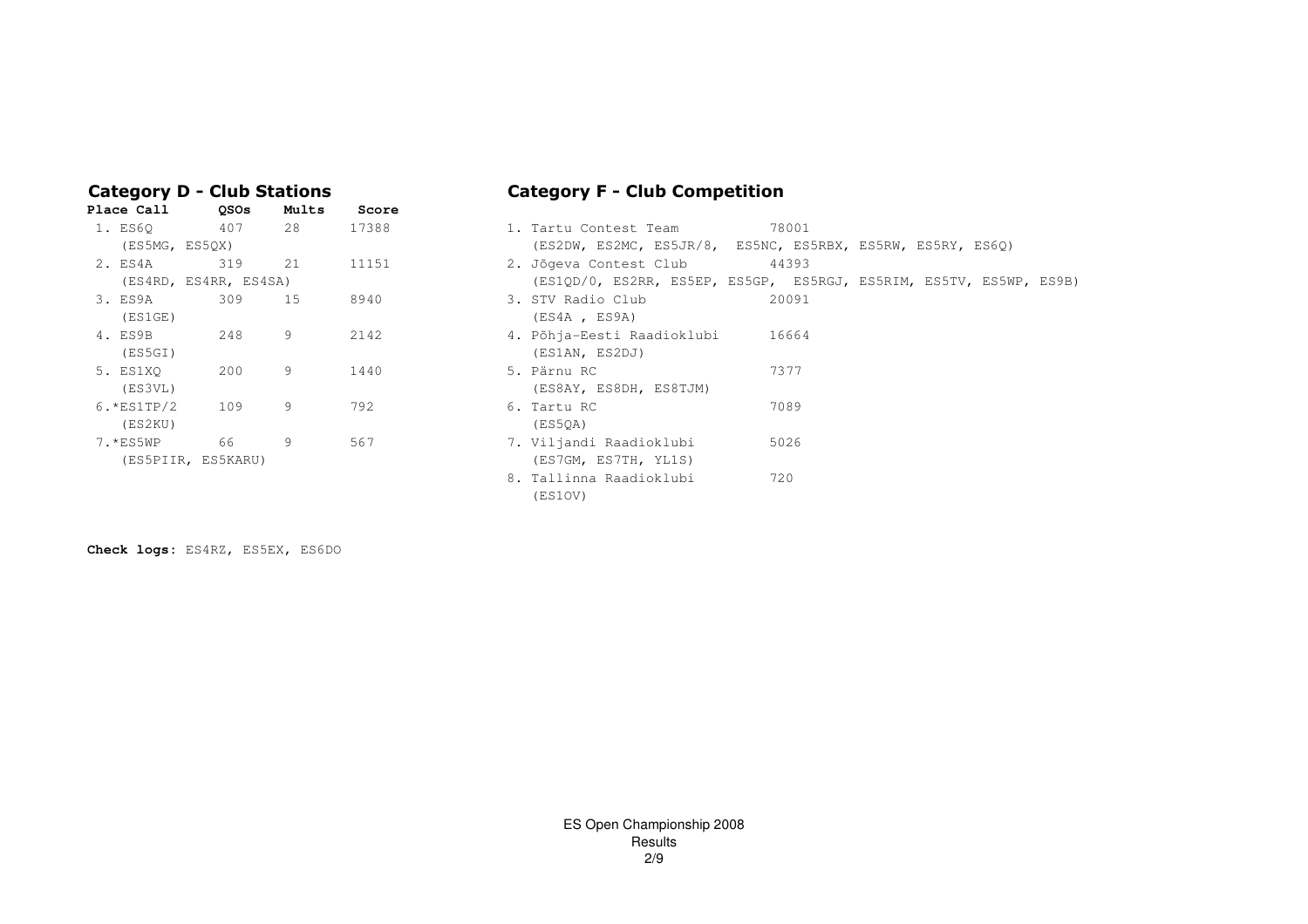## FOREIGN STATIONS

| <b>Category A - Mixed</b> |      |       |       |         | <b>Category B - SSB</b> |      |       |       |
|---------------------------|------|-------|-------|---------|-------------------------|------|-------|-------|
| Place Call                | QSOs | Mults | Score |         | Place Call              | QSOs | Mults | Score |
| 1. YL2GD                  | 178  | 33    | 8580  |         | 1. RA3XDX               | 144  | 19    | 2394  |
| 2. LY6A                   | 164  | 33    | 8349  |         | 2. OZ1ADL               | 116  | 19    | 1957  |
| 3. YL7A                   | 187  | 30    | 7890  |         | 3. * UA3LHL             | 79   | 19    | 1463  |
| 4. LY9Y                   | 181  | 29    | 7772  |         | 4. * OH6JYH             | 100  | 14    | 1302  |
| 5. YL7X                   | 177  | 28    | 7588  |         | 5. * YL1S               | 99   | 13    | 1235  |
| 6. YL2BJ                  | 177  | 28    | 7280  |         | 6. LY4BR                | 112  | 12    | 1236  |
| 7. OG50F                  | 137  | 29    | 5017  |         | 7. YL2CI                | 109  | 12    | 1128  |
| 8. LY4L                   | 115  | 29    | 4901  |         | 8. *LY3S                | 86   | 10    | 760   |
| 9.*YL2PJ                  | 140  | 21    | 4179  | $LP1$ . | 9. YL1XN                | 81   | 10    | 710   |
| 10. LY7M                  | 125  | 23    | 4002  |         | 10. LY1GP               | 75   | 10    | 680   |
| 11. * YL3AD               | 107  | 22    | 3476  |         | 11.*SM5CSS              | 52   | 14    | 672   |
| 12. * YL2CR               | 110  | 18    | 2700  |         | 12.*LY3ZM               | 66   | 10    | 560   |
| 13. YL2PN                 | 80   | 17    | 1785  |         | 13. SM5U                | 30   | 11    | 308   |
| 14. YL2II                 | 84   | 19    | 1767  |         | 14. LY2J                | 20   | 9     | 171   |
| 15. * YU0U                | 59   | 14    | 1456  |         | 15.*LY20U               | 11   | 7     | 70    |
| 16. *LY9A                 | 41   | 19    | 1102  |         | 16. OK1VHV              | 10   | 5     | 45    |
| 17. OH5NE                 | 74   | 20    | 1080  |         | 17. F4DSK               | 4    | 3     | 12    |
| 18. * OP 4A               | 40   | 16    | 1104  |         | 18.*DGOCC               | 5    | 2     | 6     |
| 19. * GODVJ               | 37   | 15    | 1005  |         | 19.* US1 UU             | 1    | 1     | 1     |
| 20. LY3CY                 | 31   | 16    | 752   |         |                         |      |       |       |
| 21. SM5ARR                | 7    | 5     | 2.5   |         |                         |      |       |       |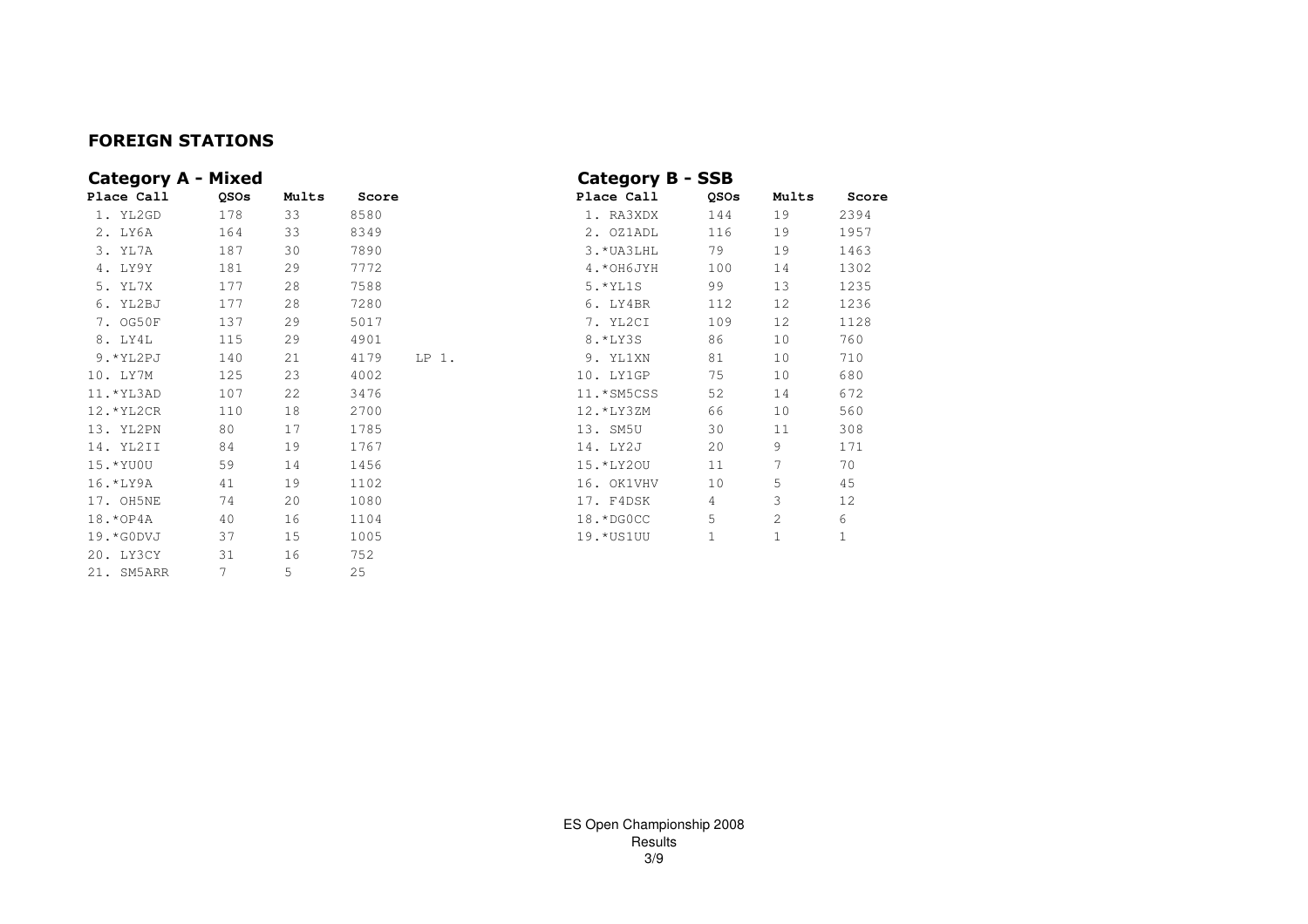| Category C - CW |             |       |       |              |             |       |       |
|-----------------|-------------|-------|-------|--------------|-------------|-------|-------|
| Place Call      | <b>OSOs</b> | Mults | Score | Place Call   | <b>OSOs</b> | Mults | Score |
| 1. SN7Q         | 138         | 18    | 4680  | 21. RA3ZC    | 24          | 12    | 552   |
| 2. LY2F         | 123         | 16    | 3840  | 22. UA9CDC   | 27          | 9     | 486   |
| 3. LY2NK        | 127         | 16    | 3808  | 23. PA3AAV   | 25          | 8     | 384   |
| 4. YL5T         | 115         | 17    | 3604  | 24. F5IN     | 23          | 9     | 378   |
| 5. * YL5M       | 111         | 14    | 2828  | 25. * OK1FCA | 76          | 9     | 342   |
| 6. RW3AI        | 83          | 14    | 2268  | 26. * PA3ARM | 25          |       | 336   |
| 7.*LY4G         | 84          | 11    | 1782  | 27. YL9T     | 18          | 8     | 288   |
| 8. SP2HPD       | 66          | 12    | 1464  | 28. LY1CM    | 17          |       | 196   |
| $9.*YL2HK$      | 77          | 9     | 1350  | 29. RA3AN    | 15          |       | 196   |
| 10.*DD1IM       | 51          | 12    | 1128  | 30. * PAOWKI | 16          |       | 182   |
| 11.*DD5M        | 60          | 10    | 1080  | 31. RA3BQ    | 16          | 6     | 180   |
| 12.*YL2EC       | 48          | 11    | 990   | 32. * UA6HFI | 14          | 5     | 140   |
| 13. *EU6AA      | 44          | 11    | 924   | 33. *DL2KDW  | 12          | 5     | 100   |
| 14.*LY5W        | 52          | 9     | 828   | 34. * SP4FKS | 13          | 4     | 96    |
| 15.*LY2TS       | 36          | 12    | 768   | 35. DL1AKU   | 17          | 5     | 90    |
| 16. * OK 7U     | 44          | 9     | 756   | 36. *RV3DBK  | 9           | 5     | 80    |
| 17. SM6BSK      | 40          | 9     | 684   | 37.*HA4FY    | 6           | 4     | 48    |
| 18. RA3FD       | 33          | 10    | 640   | 38. *LZ1GL   | 6           | 3     | 36    |
| 19.*YU1FG       | 39          | 9     | 630   | 39. * UT5EO  | 5           | 3     | 24    |
| 20. * UA3DKN    | 35          | 9     | 612   |              |             |       |       |

# Category E - SWL

| Place Call           | <b>OSOs</b> | Mults | Score |
|----------------------|-------------|-------|-------|
| 1. R3A-847           | 72          | 17    | 1241  |
| 2. UA1-113-630/EI 41 |             | 11    | 759   |
| 3. DL-P01-17291 20   |             | 7     | 280   |
| 4. SP4-208           | 26          | Я     | 2.72  |
| 5. ONL3647           | 11          | 6     | 54    |

**Check logs:** DK6XZ, LY1C, LY2OO, LY4K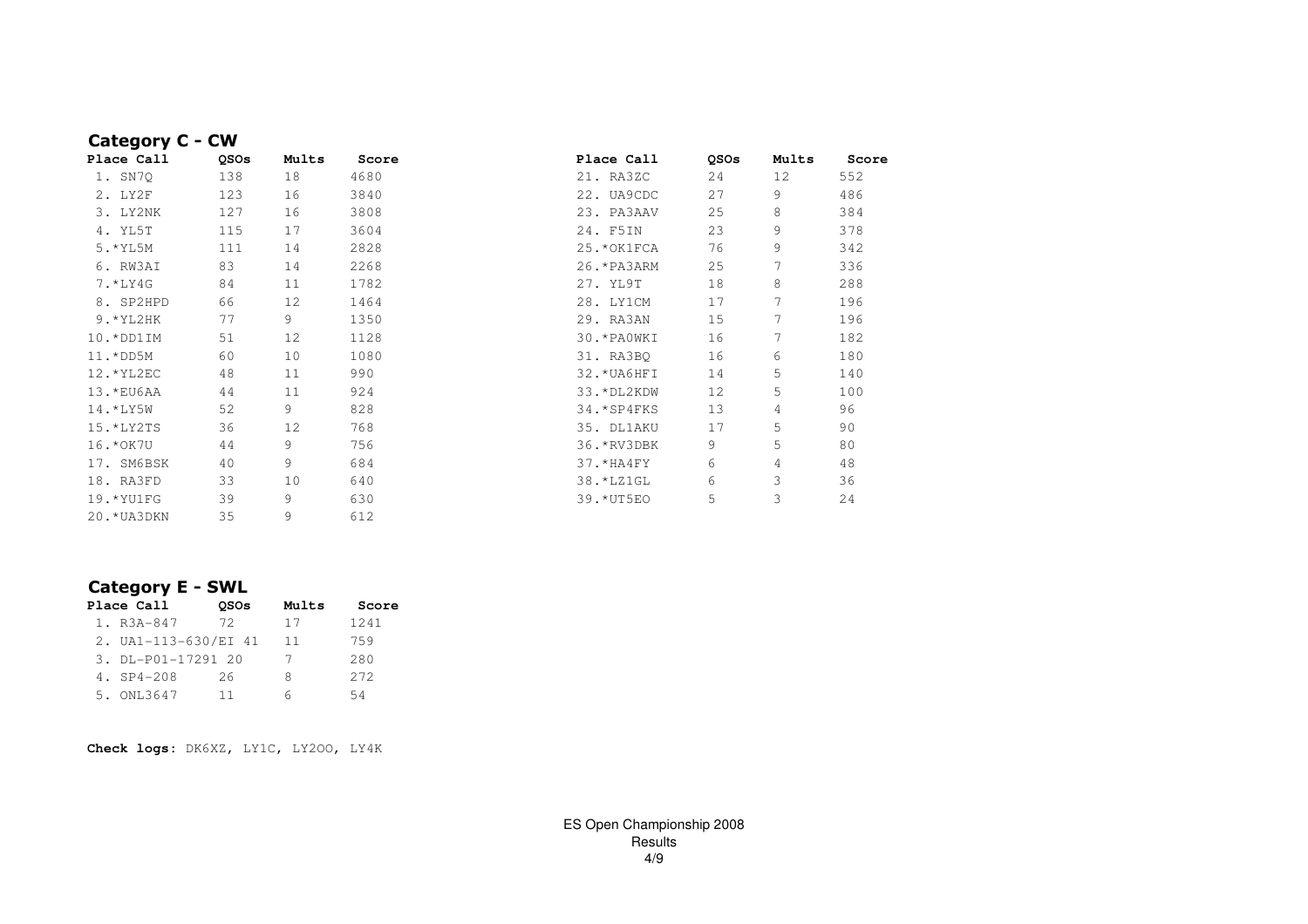### DETAILED SCORES

 (QSO-claimed QSOs, PCL-claimed QSO points, PCO-confirmed QSO points PNL-points from logs not recieved,MCL-multipliers claimed, MCO-multipliers confirmed, SCCL-claimed score, SCCO-confirmed score, CAT-category, L-low power)

## ESTONIAN STATIONS

| Call         | oso | PCL | PCO    | <b>PNL</b>     | <b>MCL</b>     | MCO          | <b>SCCL</b> | <b>SCCO</b> | MULT 80CW    | MULT 80SSB     | MULT 40CW                 | MULT 40SSB      | <b>CAT</b>   |
|--------------|-----|-----|--------|----------------|----------------|--------------|-------------|-------------|--------------|----------------|---------------------------|-----------------|--------------|
| ES5TV        | 480 | 818 | 782    | 169            | 31             | 31           | 25358       | 24242       | 1234*678**   | 1234*67890     | 1234*678**                | 1234*678*0      | Α            |
| ES2MC        | 391 | 673 | 660    | 121            | 31             | 31           | 20863       | 20460       | 1*3456789*   | 1*34567890     | $1*3456789*$              | $1*3*56*8*0$    | Α            |
| ES5RY        | 386 | 663 | 639    | 99             | 25             | 24           | 16575       | 15336       | 1234*6789*   | 1234*67890     | $12***67***$              | $*2***6***0$    | AL           |
| ES50A        | 284 | 454 | 417    | 53             | 18             | 17           | 8172        | 7089        | 1234*6*89*   | 1234*67890     | *****6****                | **********      | AL           |
| ES2DW        | 177 | 301 | 286    | 38             | 20             | 19           | 6020        | 5434        | $1*3*567*9*$ | 1*34567890     | $1*3******$               | $7*3******$     | А            |
| ES5JR/8 186  |     | 314 | 287    | 35             | 18             | 17           | 5652        | 4879        | 1234567*9*   | 1234567*90     | **********                | **********      | AL           |
| ES2NF        | 167 | 245 | 218    | 26             | 23             | 22           | 5635        | 4796        | $1*3456*89*$ | 1*34567890     | $7 * 3 * * * * * * * * *$ | $1*3*5***0$     | AL           |
| ES1QD/0 323  |     | 323 | 308    | 44             | 17             | 17           | 5491        | 5236        | **********   | 123456789*     | **********                | 12345678**      | B            |
| ES5RW        | 285 | 285 | 275    | 34             | 15             | 15           | 4275        | 4125        | **********   | 1234*67890     | **********                | $*23**678*0$    | B            |
| ES3BM        | 232 | 232 | 209    | 24             | 16             | 16           | 3712        | 3344        | **********   | 12*4567890     | **********                | $12*456*8*0$    | $\, {\bf B}$ |
| ES8TJM       | 250 | 250 | 236    | 20             | 14             | 14           | 3500        | 3304        | **********   | 1234567*90     | **********                | $*23*56***0$    | B            |
| ES7GM        | 242 | 242 | 226    | 28             | 13             | 11           | 3146        | 2486        | **********   | 123456*890     | **********                | $***+5***0$     | B            |
| <b>ES1LS</b> | 189 | 189 | 181    | 13             | 12             | 12           | 2268        | 2172        | **********   | *234567890     | **********                | $*23*5***$      | <b>BL</b>    |
| ES6RMR       | 223 | 223 | 216    | 16             | 10             | 10           | 2230        | 2160        | **********   | 12345*7890     | **********                | ****5*****      | В            |
| ES4BG        | 205 | 205 | 193    | 15             | 11             | 11           | 2255        | 2123        | **********   | 123*567890     | **********                | $***3*5*****$   | BL           |
| ES6PA        | 223 | 223 | 205    | 17             | 10             | 10           | 2230        | 2050        | **********   | 12345*7890     | **********                | ****5*****      | <b>BL</b>    |
| ES5RBX       | 194 | 194 | 171    | 9              | 9              | 9            | 1746        | 1539        | **********   | 1234*67890     | **********                | **********      | BL           |
| ES3GX        | 145 | 145 | 135    | 3              | 11             | 11           | 1595        | 1485        | **********   | 12*4567890     | **********                | $*2***5***$     | <b>BL</b>    |
| ES7TH        | 162 | 162 | 145    | 7              | 9              | 9            | 1458        | 1305        | **********   | 123456*890     | **********                | **********      | <b>BL</b>    |
| ES6KW        | 112 | 112 | 96     | 9              | 12             | 12           | 1344        | 1152        | **********   | 12345*7890     | **********                | $***+5***8*0$   | B            |
| ES5RIM       | 127 | 127 | 116    | 3              | 9              | 9            | 1143        | 1044        | **********   | 1234*67890     | **********                | **********      | B            |
| ES5GP        | 116 | 116 | 106    | 8              | 9              | 9            | 1044        | 954         | **********   | 1234*67890     | **********                | **********      | B            |
| ES60Z        | 113 | 113 | 103    | $\mathbf{1}$   | 9              | 9            | 1017        | 927         | **********   | 12345*7890     | **********                | **********      | B            |
| ES1LBK/2115  |     | 115 | 102    | 7              | 9              | 9            | 1035        | 918         | **********   | 1*34567890     | **********                | **********      | BL           |
| ES10V        | 74  | 74  | 72     | $\overline{4}$ | 10             | 10           | 740         | 720         | **********   | *234567890     | **********                | $*2*********$   | BL           |
| ES8AY        | 70  | 70  | 63     | 3              | 11             | 11           | 770         | 693         | **********   | 1234567*90     | **********                | $***+5***0$     | <b>BL</b>    |
| ES2IPA       | 73  | 73  | 63     | 2              | 10             | 10           | 730         | 630         | **********   | 1*34567890     | **********                | $7************$ | <b>BL</b>    |
| ES5RGJ       | 62  | 62  | 46     | $\Omega$       | 9              | 9            | 558         | 414         | **********   | 1234*67890     | **********                | **********      | B            |
| ES1AW        | 17  | 17  | $\tau$ | $\Omega$       | 6              | 4            | 102         | 2.8         | **********   | $***345***9*$  | **********                | **********      | BL           |
| ES10X        | 11  | 11  | 10     | $\mathbf{0}$   | $\overline{2}$ | 2            | 22          | 20          | **********   | *********^     | **********                | *********^      | B            |
| ES1WN/3 8    |     | 8   | 6      | 1              | 2              | $\mathbf{2}$ | 16          | 12          | **********   | $*********$ () | **********                | $***********$   | В            |

#### ES Open Championship 2008Results5/9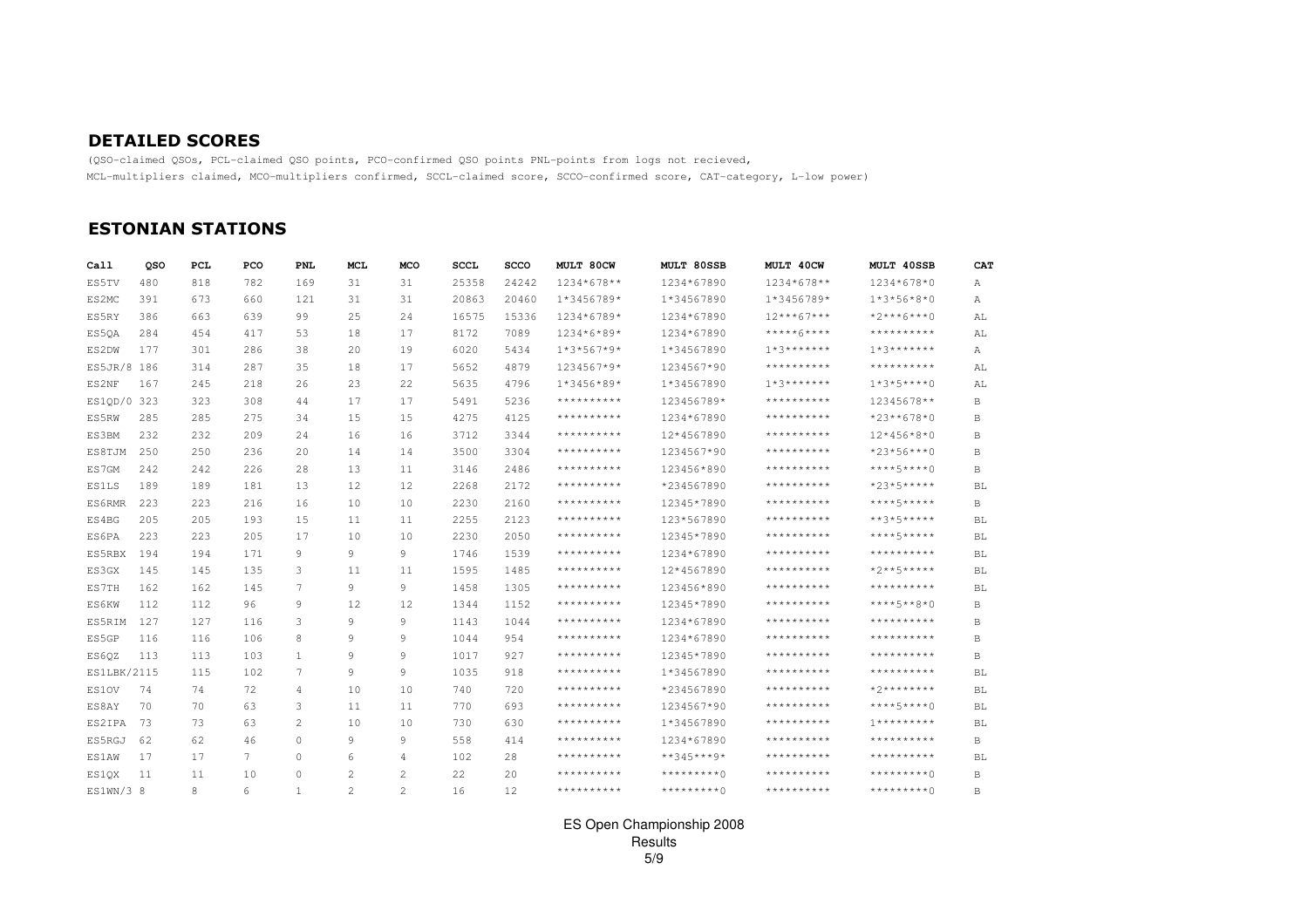#### **Detailed scores - ES stations (continued)**

| Call         | oso | PCL | PCO | PNL          | <b>MCL</b>     | <b>MCO</b>   | <b>SCCL</b> | <b>SCCO</b> | MULT 80CW    | MULT 80SSB   | MULT 40CW             | MULT 40SSB    | CAT          |
|--------------|-----|-----|-----|--------------|----------------|--------------|-------------|-------------|--------------|--------------|-----------------------|---------------|--------------|
| <b>ES1UA</b> | 5   | 5   | 3   | $\circ$      | $\mathbf{1}$   | $\mathbf{1}$ | 5           | 3           | **********   | $**********$ | **********            | **********    | B            |
| ES2DJ        | 343 | 686 | 650 | 122.         | 16             | 16           | 10976       | 10400       | 1*3456789*   | **********   | $1*3456789*$          | **********    | C            |
| ES2RR        | 307 | 614 | 590 | 92           | 15             | 15           | 9210        | 8850        | 1*3456789*   | **********   | $1*34567*9*$          | **********    | CL           |
| ES5NC        | 352 | 704 | 680 | 142          | 13             | 1.3          | 9152        | 8840        | 123**6789*   | **********   | $12*4*67*9*$          | **********    | $\mathsf{C}$ |
| <b>ES1CW</b> | 240 | 480 | 452 | 64           | 14             | 14           | 6720        | 6328        | *23456789*   | **********   | $*23*567*9*$          | **********    | $\mathsf{C}$ |
| <b>ES1AN</b> | 276 | 552 | 522 | 74           | 12             | 12           | 6624        | 6264        | *23*56789*   | **********   | $*23*56**9*$          | **********    | C            |
| ES1OX        | 231 | 462 | 420 | 70           | 10             | 10           | 4620        | 4200        | *23*5678**   | **********   | $*23*5***9*$          | **********    | CL           |
| ES3RF        | 160 | 320 | 304 | 38           | 12             | 12           | 3840        | 3648        | 12*456789*   | **********   | $12***5***9*$         | **********    | CL           |
| ES3CC        | 220 | 440 | 398 | 84           | 11             | 9            | 4840        | 3582        | 12**56789*   | **********   | $*2***6***$           | **********    | CL           |
| ES5DB        | 197 | 394 | 376 | 52           | 9              | 9            | 3546        | 3384        | 1234*6*89*   | **********   | $*2***6***$           | **********    | C            |
| ES8DH        | 182 | 364 | 338 | 54           | 11             | 10           | 4004        | 3380        | 1234567*9*   | **********   | $*2**5***$            | **********    | CL           |
| ES6CO        | 178 | 356 | 330 | 56           | 10             | 10           | 3560        | 3300        | 12345*789*   | **********   | $*2**5***$            | **********    | CL           |
| ES3BO        | 131 | 262 | 232 | 28           | 8              | 8            | 2096        | 1856        | 12*456789*   | **********   | **********            | **********    | CL           |
| ES2BH        | 114 | 228 | 168 | 34           | 10             | 9            | 2280        | 1512        | $1*345*7***$ | **********   | $1 * 3 * 5 * * * 9 *$ | **********    | AL           |
| ES5EP        | 63  | 126 | 118 | 16           | 8              | 8            | 1008        | 944         | 1234*6789*   | **********   | **********            | **********    | CL           |
| ES1AO        | 40  | 80  | 70  | 12           | $\tau$         | 7            | 560         | 490         | *23456*89*   | **********   | **********            | **********    | CL           |
| ES60         | 407 | 673 | 621 | 105          | 29             | 28           | 19517       | 17388       | 12345*789*   | 12345*7890   | $12345*7*9*$          | $*23*5***8**$ | D            |
| ES4A         | 319 | 567 | 531 | 110          | 21             | 21           | 11907       | 11151       | 123*56*89*   | 123*567890   | $*2***56***9*$        | *********()   | D            |
| ES9A         | 309 | 618 | 596 | 126          | 15             | 15           | 9270        | 8940        | 12345678**   | **********   | 1234567***            | **********    | D            |
| ES9B         | 248 | 248 | 238 | 29           | 9              | 9            | 2232        | 2142        | **********   | 12345678*0   | **********            | **********    | D            |
| ES1XO        | 200 | 200 | 160 | 9            | 9              | 9            | 1800        | 1440        | **********   | *234567890   | **********            | **********    | D.           |
| ES1TP/2 109  |     | 109 | 88  | 5            | 9              | 9            | 981         | 792         | **********   | 1*34567890   | **********            | **********    | $\mathbb D$  |
| ES5WP        | 66  | 66  | 63  | $\mathbf{1}$ | 9              | 9            | 594         | 567         | **********   | 1234*67890   | **********            | **********    | D            |
| ES4RZ        | 71  | 73  | 61  | 4            | 12             | 10           | 876         | 620         | ****5*****   | 123*567*90   | **********            | ****5*****    | Checklog     |
| ES5EX        | 25  | 27  | 19  | $\Omega$     | 9              | 7            | 243         | 160         | **********   | $*2*4*67890$ | **********            | **********    | Checklog     |
| ES6DO        | 8   | 16  | 14  | $\Omega$     | $\overline{7}$ | 6            | 112         | 84          | $12*45**89*$ | **********   | **********            | **********    | Checklog     |
|              |     |     |     |              |                |              |             |             |              |              |                       |               |              |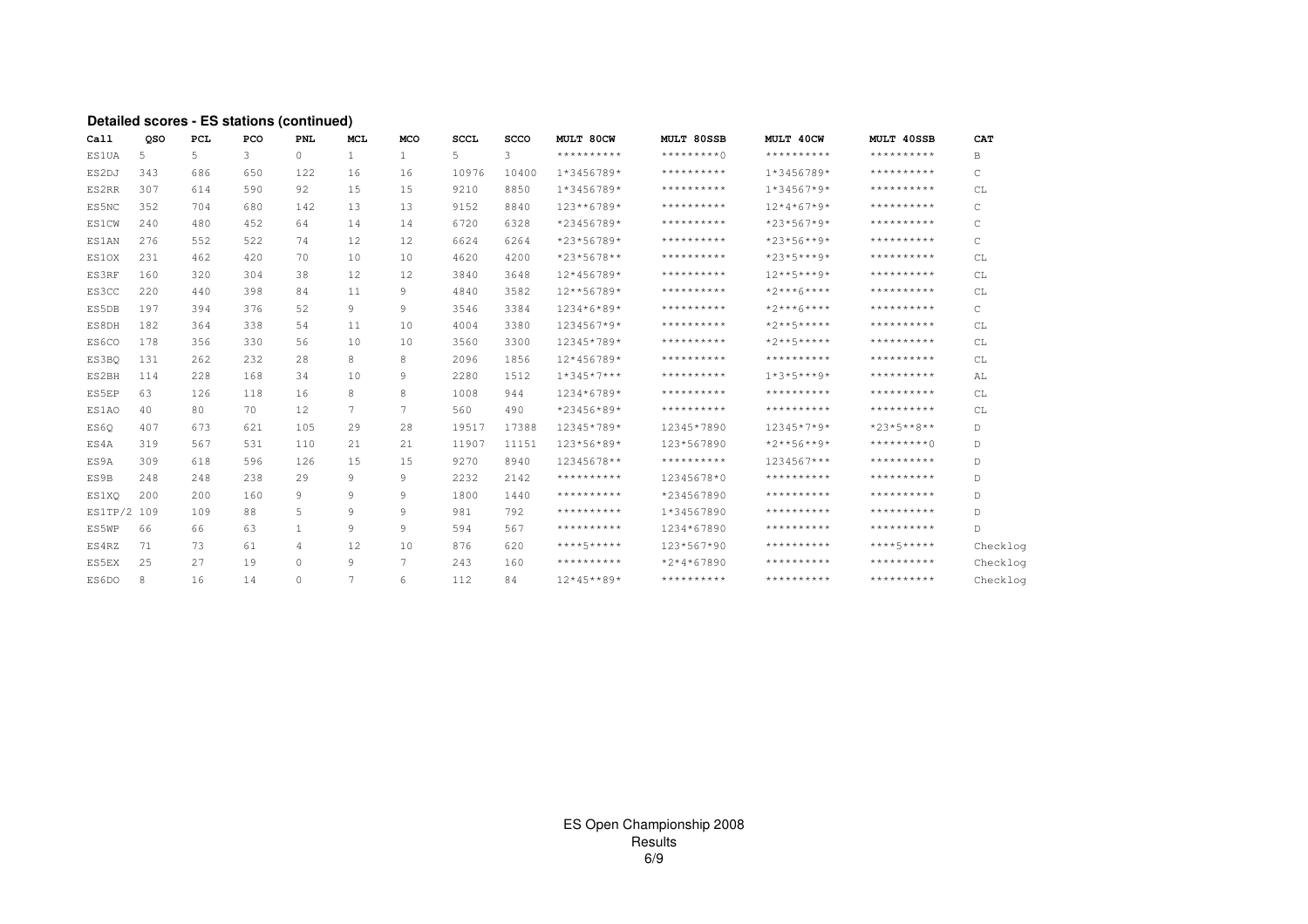|  |  |  | <b>FOREIGN STATIONS</b> |  |  |  |
|--|--|--|-------------------------|--|--|--|
|--|--|--|-------------------------|--|--|--|

| Call          | QSO | PCL | PCO | <b>PNL</b>     | MCL             | MCO | <b>SCCL</b> | <b>SCCO</b> | <b>MULT 80CW</b> | MULT 80SSB                                                                                                                                      | MULT 40CW           | MULT 40SSB          | CAT          |
|---------------|-----|-----|-----|----------------|-----------------|-----|-------------|-------------|------------------|-------------------------------------------------------------------------------------------------------------------------------------------------|---------------------|---------------------|--------------|
| YL2GD         | 178 | 273 | 260 | $\overline{4}$ | 33              | 33  | 9009        | 8580        | 123456*89*       | 1234567890                                                                                                                                      | 123456789*          | $12***56*8*0$       | Α            |
| LY6A          | 164 | 260 | 253 | $\mathbf{2}$   | 33              | 33  | 8580        | 8349        | 123456789*       | 1234567890                                                                                                                                      | 123456**9*          | 123456 *** 0        | Α            |
| YL7A          | 187 | 279 | 263 | 3              | 30              | 30  | 8370        | 7890        | 123456789*       | 1234567890                                                                                                                                      | $12***56***9*$      | $***3*5678*0$       | Α            |
| LY9Y          | 181 | 291 | 268 | 8              | 31              | 29  | 9021        | 7772        | 123456789*       | 1234567890                                                                                                                                      | 12*456789*          | **3******0          | А            |
| YL7X          | 177 | 290 | 271 | $\overline{c}$ | 28              | 28  | 8120        | 7588        | 123456789*       | 1234567890                                                                                                                                      | 123456**9*          | ****5****0          | Α            |
| YL2BJ         | 177 | 274 | 260 | 3              | 28              | 28  | 7672        | 7280        | 123456*89*       | 1234567890                                                                                                                                      | 123456789*          | *****6****          | А            |
| OG50F         | 137 | 198 | 173 | $\circ$        | 31              | 29  | 6138        | 5017        | 123456*89*       | 1234567890                                                                                                                                      | $12*456**9*$        | *2**567**0          | Α            |
| LY4L          | 115 | 185 | 169 | $\overline{4}$ | 31              | 29  | 5735        | 4901        | 12345*789*       | 1234567890                                                                                                                                      | $12*4567*9*$        | $1*3**6***0$        | Α            |
| YL2PJ         | 140 | 215 | 199 | $\overline{c}$ | 21              | 21  | 4515        | 4179        | 123456789*       | 1234567890                                                                                                                                      | ****56****          | **********          | AL           |
| LY7M          | 125 | 184 | 174 | $\overline{c}$ | 23              | 23  | 4232        | 4002        | 123456*89*       | 1234567890                                                                                                                                      | $12***56***9*$      | * * * * * * * * * * | Α            |
| YL3AD         | 107 | 168 | 158 | 4              | 23              | 22  | 3864        | 3476        | 123*56789*       | 1234567890                                                                                                                                      | *23*5***9*          | * * * * * * * * * * | AL           |
| YL2CR         | 110 | 164 | 150 | $\Omega$       | 18              | 18  | 2952        | 2700        | 123456*89*       | 1234567890                                                                                                                                      | * * * * * * * * * * | **********          | AL           |
| YL2PN         | 80  | 116 | 105 | 4              | 17              | 17  | 1972        | 1785        | 123*56789*       | 12*4567890                                                                                                                                      | * * * * * * * * * * | * * * * * * * * * * | Α            |
| YL2II         | 84  | 108 | 93  | $\overline{c}$ | 20              | 19  | 2160        | 1767        | *23456*89*       | 1234567890                                                                                                                                      | $*2***5***$         | **********          | Α            |
| YU0U          | 59  | 114 | 104 | $\overline{c}$ | 14              | 14  | 1596        | 1456        | $*2***56****$    | $***************$                                                                                                                               | 123456789*          | ****56****          | AL           |
| LY9A          | 41  | 60  | 58  | $\mathbf{1}$   | 19              | 19  | 1140        | 1102        | 123456*89*       | 1234567890                                                                                                                                      | ****5*****          | * * * * * * * * * * | AL           |
| OH5NE         | 74  | 105 | 54  | $\overline{c}$ | 24              | 20  | 2520        | 1080        | 12345*789*       | 123*567890                                                                                                                                      | ****56**9*          | **********          | А            |
| OP4A          | 40  | 74  | 69  | $\circ$        | 18              | 16  | 1332        | 1104        | 12**56*89*       | **********                                                                                                                                      | 12*456*89*          | **3****8*0          | AL           |
| <b>GODVJ</b>  | 37  | 69  | 67  | $\overline{c}$ | 15              | 15  | 1035        | 1005        | $*2*456***$      | **********                                                                                                                                      | 12*456789*          | **3*5****0          | AL           |
| LY3CY         | 31  | 48  | 47  | $\circ$        | 17              | 16  | 816         | 752         | 123*56*89*       | 12*4567890                                                                                                                                      | * * * * * * * * * * | * * * * * * * * * * | Α            |
| SM5ARR        | 7   | 8   | 5   | $\Omega$       | $7\overline{ }$ | 5   | 56          | 25          | **********       | $***45*78*0$                                                                                                                                    | **********          | **********          | Α            |
| RA3XDX        | 144 | 144 | 126 | 5              | 19              | 19  | 2736        | 2394        | **********       | 1234567890                                                                                                                                      | * * * * * * * * * * | 12345678*0          | В            |
| <b>OZ1ADL</b> | 116 | 116 | 103 | 6              | 19              | 19  | 2204        | 1957        | **********       | 1234567890                                                                                                                                      | **********          | 12345678*0          | $\, {\bf B}$ |
| UA3LHL        | 79  | 79  | 77  | $\Omega$       | 19              | 19  | 1501        | 1463        | **********       | 1234567890                                                                                                                                      | * * * * * * * * * * | 12345678*0          | BL           |
| OH6JYH        | 100 | 100 | 93  | 2              | 14              | 14  | 1400        | 1302        | **********       | 1234567890                                                                                                                                      | **********          | $****567**0$        | BL           |
| YL1S          | 99  | 99  | 95  | $\overline{c}$ | 13              | 13  | 1287        | 1235        | **********       | 1234567890                                                                                                                                      | * * * * * * * * * * | $*2***5***0$        | BL           |
| LY4BR         | 112 | 112 | 103 | 3              | 12              | 12  | 1344        | 1236        | **********       | 1234567890                                                                                                                                      | * * * * * * * * * * | $***4*****0$        | В            |
| YL2CI         | 109 | 109 | 94  | $\overline{4}$ | 12              | 12  | 1308        | 1128        | **********       | 1234567890                                                                                                                                      | **********          | $***3******()$      | B            |
| LY3S          | 86  | 86  | 76  | 1              | 12              | 10  | 1032        | 760         | **********       | 1234567890                                                                                                                                      | **********          | **********          | BL           |
| YL1XN         | 81  | 81  | 71  | $\mathbf{1}$   | 10              | 10  | 810         | 710         | **********       | 1234567890                                                                                                                                      | **********          | **********          | B            |
| <b>LY1GP</b>  | 75  | 75  | 68  | 1              | 10              | 10  | 750         | 680         | **********       | 1234567890                                                                                                                                      | **********          | $***************$   | B            |
| SM5CSS        | 52  | 52  | 48  | $\circ$        | 14              | 14  | 728         | 672         | **********       | 1234567890                                                                                                                                      | **********          | ***4567***          | BL           |
| LY3ZM         | 66  | 66  | 56  | $\Omega$       | 10              | 10  | 660         | 560         | **********       | 1234567890                                                                                                                                      | **********          | **********          | BL           |
| SM5U          | 30  | 30  | 28  | $\circ$        | 12              | 11  | 360         | 308         | **********       | 12*4567890                                                                                                                                      | **********          | ****56****          | B            |
| LY2J          | 20  | 20  | 19  | $\Omega$       | 9               | 9   | 180         | 171         | **********       | *234567890                                                                                                                                      | **********          | **********          | B            |
| LY20U         | 11  | 11  | 10  | $\circ$        | 8               | 7   | 88          | 70          | **********       | 1***567890                                                                                                                                      | **********          | * * * * * * * * * * | BL           |
| OK1VHV        | 10  | 10  | 9   | $\Omega$       | 5               | 5   | 50          | 4.5         | **********       | $\pmb{\star}\,\pmb{\star}\,\pmb{\star}\,\pmb{\star}\,\pmb{\star}\,\pmb{\star}\,\pmb{\star}\,\pmb{\star}\,\pmb{\star}\,\pmb{\star}\,\pmb{\star}$ | **********          | $*2**567**0$        | B            |

ES Open Championship 2008 Results 7/9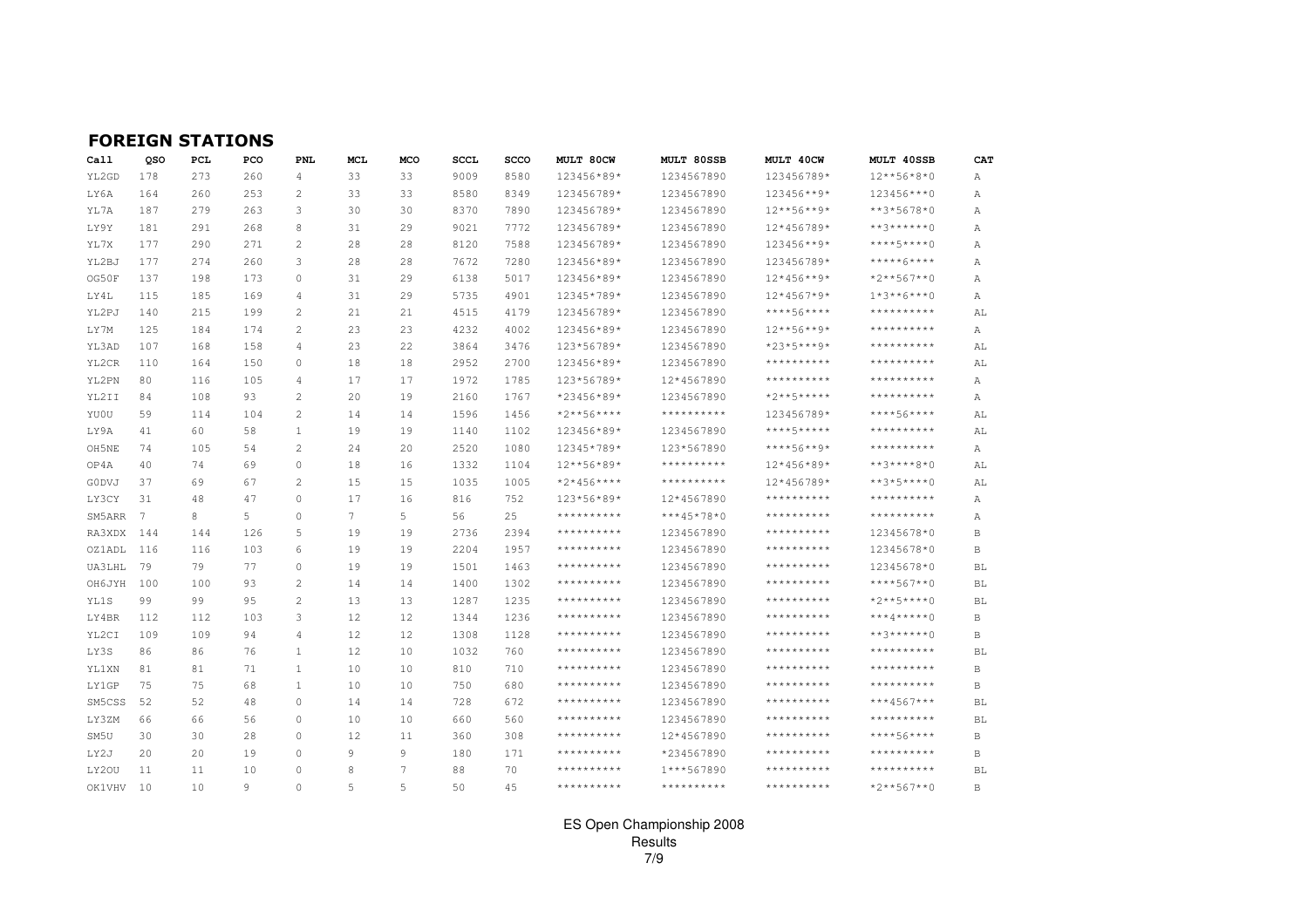#### **Detailed scores - Foreign stations (continued)**

| Call          | QSO          | PCL            | PCO          | PNL            | <b>MCL</b> | <b>MCO</b>   | <b>SCCL</b>  | SCCO         | MULT 80CW         | MULT 80SSB        | MULT 40CW           | MULT 40SSB          | CAT          |
|---------------|--------------|----------------|--------------|----------------|------------|--------------|--------------|--------------|-------------------|-------------------|---------------------|---------------------|--------------|
| F4DSK         | 4            | $\overline{4}$ | 4            | $\circ$        | 3          | 3            | 12           | 12           | **********        | **********        | **********          | $***3***6***0$      | B            |
| <b>DGOCC</b>  | 5            | 5              | 3            | $\circ$        | 4          | $\mathbf{2}$ | 20           | 6            | **********        | ********9*        | **********          | ****5*****          | BL           |
| US1UU         | $\mathbf{1}$ | $\mathbf{1}$   | $\mathbf{1}$ | $\circ$        | 1          | $\mathbf{1}$ | $\mathbf{1}$ | $\mathbf{1}$ | **********        | $***************$ | **********          | *********()         | BL           |
| SN7Q          | 138          | 276            | 260          | 8              | 18         | 18           | 4968         | 4680         | 123456789*        | **********        | 123456789*          | **********          | C            |
| LY2F          | 123          | 246            | 240          | 2              | 16         | 16           | 3936         | 3840         | 123456789*        | **********        | 123456**9*          | **********          | C            |
| LY2NK         | 127          | 254            | 238          | 6              | 17         | 16           | 4318         | 3808         | 123456789*        | **********        | 12*4567*9*          | **********          | C            |
| YL5T          | 115          | 230            | 212          | 4              | 17         | 17           | 3910         | 3604         | 123456789*        | **********        | 1234567*9*          | **********          | C            |
| YL5M          | 111          | 222            | 202          | $\mathbf{2}$   | 14         | 14           | 3108         | 2828         | 123456789*        | **********        | $*2*456**9*$        | **********          | СL           |
| RW3AI         | 83           | 166            | 162          | $\overline{c}$ | 14         | 14           | 2324         | 2268         | *23456****        | **********        | 123456789*          | **********          | C            |
| LY4G          | 84           | 168            | 162          | 2              | 11         | 11           | 1848         | 1782         | 123456789*        | **********        | $*2***5***$         | **********          | СL           |
| SP2HPD        | 66           | 132            | 122          | $\circ$        | 13         | 12           | 1716         | 1464         | $*2*456***$       | **********        | 123456*89*          | **********          | C            |
| YL2HK         | 77           | 154            | 150          | 2              | 9          | 9            | 1386         | 1350         | 123456789*        | **********        | $************$      | **********          | CL           |
| DD1IM         | 51           | 102            | 94           | $\circ$        | 13         | 12           | 1326         | 1128         | $*2*456***$       | $*************$   | 123456*89*          | **********          | CL           |
| DD5M          | 60           | 120            | 108          | 4              | 10         | 10           | 1200         | 1080         | ****5*****        | $*************$   | 123456789*          | **********          | CL           |
| YL2EC         | 48           | 96             | 90           | $\overline{c}$ | 11         | 11           | 1056         | 990          | 123*56789*        | $***************$ | $*2*45***$          | $***************$   | CL           |
| EU6AA         | 44           | 88             | 84           | $\circ$        | 11         | 11           | 968          | 924          | 123456*89*        | $*************$   | $12******9*$        | * * * * * * * * * * | CL           |
| LY5W          | 52           | 104            | 92           | $\overline{c}$ | 9          | 9            | 936          | 828          | 123456789*        | **********        | * * * * * * * * * * | * * * * * * * * * * | CL           |
| LY2TS         | 36           | 72             | 64           | $\mathbf{0}$   | 13         | 12           | 936          | 768          | 123456*89*        | **********        | $*2*45***9*$        | **********          | СL           |
| OK7U          | 44           | 88             | 84           | $\overline{c}$ | 9          | 9            | 792          | 756          | **********        | **********        | 123456789*          | **********          | CL           |
| SM6BSK        | 40           | 80             | 76           | $\overline{c}$ | 9          | 9            | 720          | 684          | **********        | **********        | 123456789*          | **********          | C            |
| RA3FD         | 33           | 66             | 64           | $\circ$        | 10         | 10           | 660          | 640          | $*2***56****$     | **********        | 123456**9*          | **********          | $\mathsf{C}$ |
| <b>YU1FG</b>  | 39           | 78             | 70           | 4              | 9          | 9            | 702          | 630          | **********        | **********        | 123456789*          | **********          | CL           |
| UA3DKN        | 35           | 70             | 68           | 4              | 9          | 9            | 630          | 612          | $***************$ | $*************$   | 123456789*          | **********          | CL           |
| RA3ZC         | 24           | 48             | 46           | 2              | 12         | 12           | 576          | 552          | $*2*456***$       | $*************$   | 12*456789*          | **********          | C            |
| UA9CDC        | 27           | 54             | 54           | $\mathbf{2}$   | 9          | 9            | 486          | 486          | **********        | $************$    | 123456789*          | **********          | $\mathsf C$  |
| PA3AAV        | 25           | 50             | 48           | 2              | 8          | 8            | 400          | 384          | **********        | **********        | 1234567*9*          | **********          | C            |
| F5IN          | 23           | 46             | 42           | 0              | 11         | 9            | 506          | 378          | $*2***5****$      | $*************$   | 123*56*89*          | **********          | $\mathsf{C}$ |
| <b>OK1FCA</b> | 76           | 152            | 38           | 2              | 9          | 9            | 1368         | 342          | **********        | $*************$   | 123456789*          | **********          | CL           |
| PA3ARM        | 25           | 50             | 48           | $\circ$        | $\tau$     | 7            | 350          | 336          | $***************$ | $*************$   | 12345**89*          | **********          | CL           |
| YL9T          | 18           | 36             | 36           | $\circ$        | 8          | 8            | 288          | 288          | 123456*89*        | **********        | $***************$   | **********          | C            |
| LY1CM         | 17           | 34             | 28           | $\circ$        | 8          | 7            | 272          | 196          | 12*456*89*        | **********        | $*************$     | **********          | $\mathsf{C}$ |
| RA3AN         | 15           | 30             | 28           | $\mathbf{0}$   | 8          | 7            | 240          | 196          | $*2*456***$       | **********        | $1***5***9*$        | **********          | C            |
| PAOWKI        | 16           | 32             | 26           | $\circ$        | 8          | 7            | 256          | 182          | **********        | **********        | 12*456*89*          | **********          | СL           |
| RA3BO         | 16           | 32             | 30           | $\mathbf{0}$   | 7          | 6            | 224          | 180          | **********        | **********        | $12*456*8**$        | * * * * * * * * * * | C            |
| UA6HFI        | 14           | 28             | 28           | $\mathbf{0}$   | 5          | 5            | 140          | 140          | **********        | **********        | $12***56***9*$      | **********          | СL           |
| DL2KDW        | 12           | 24             | 20           | $\Omega$       | 6          | 5            | 144          | 100          | **********        | **********        | $*2*456**9*$        | **********          | СL           |
| SP4FKS        | 13           | 26             | 24           | 0              | 4          | 4            | 104          | 96           | $12***56***$      | **********        | **********          | **********          | СL           |
| DL1AKU        | 17           | 34             | 18           | $\circ$        | 8          | 5            | 272          | 90           | **********        | **********        | $12*456***$         | **********          | C            |
| RV3DBK        | 9            | 18             | 16           | $\Omega$       | 5          | 5            | 90           | 80           | **********        | $***************$ | $*2*456**9*$        | **********          | $\mathsf{C}$ |

#### ES Open Championship 2008

Results 8/9